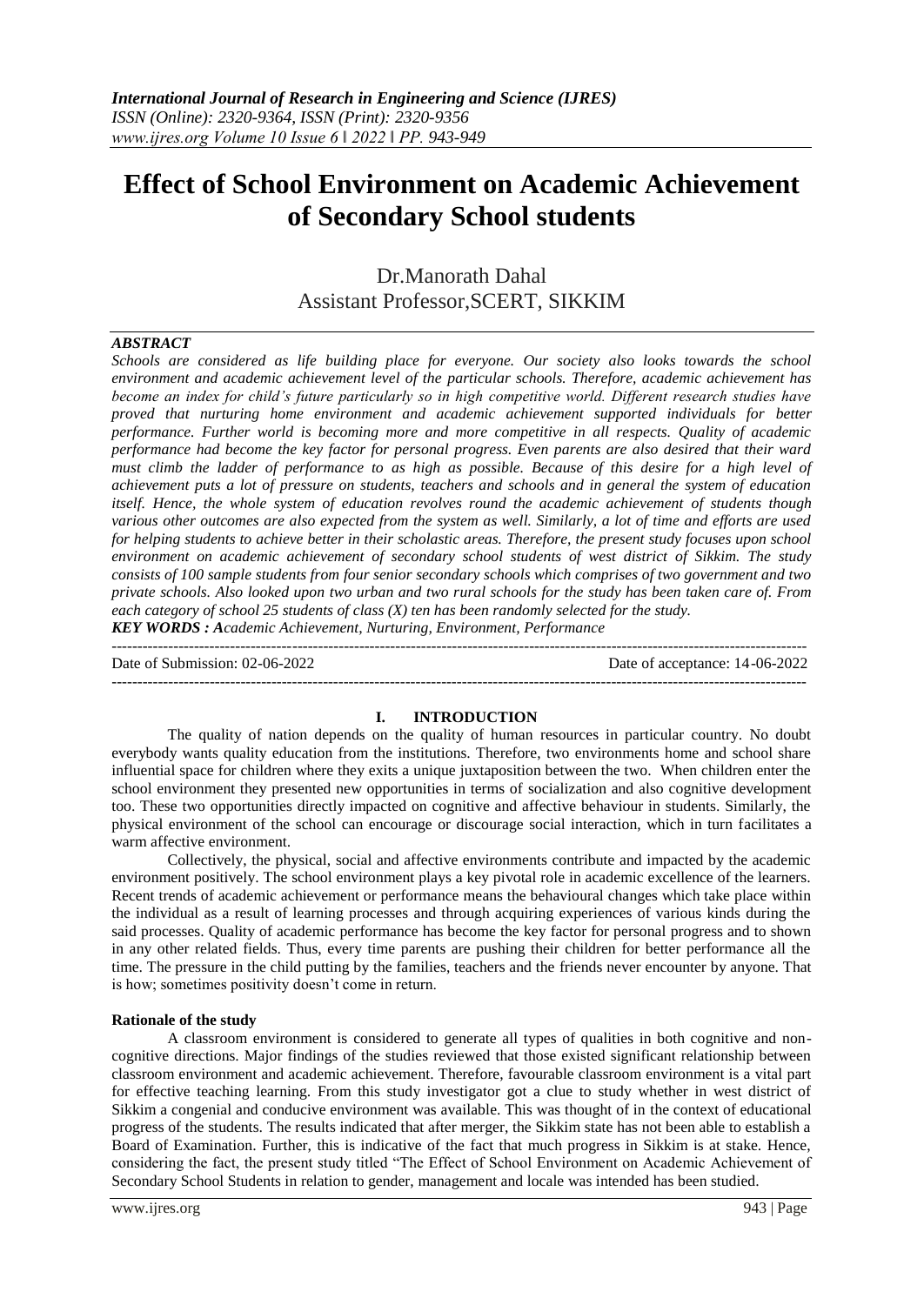## **Statement of the problem**

The problem is stated as "Effect of School Environment on Academic Achievement of Secondary School Students".

# **Objectives of the study**

The research study intended to incorporate the following objectives:

- To assess the quality of school environment that provide in the sample schools.
- To study the relation of the school environment in relation to academic achievement.

 To study the differences in the school environment of different schools in relation to locale and management variation.

 To assess the significant differences in the academic performance of sample schools chosen due to differential levels of school environment.

#### **Formulation of Hypotheses**

To realize the objectives stated for the study the following hypotheses shall be in Null form as they are akin for testing:

 There does not exist difference in the quality of school environment managed by government and private bodies.

 There does not exist significant difference in the academic achievement of the students in relation to gender, location and management variations.

School environment does not have any role to play in academic achievement of schools.

 There does not exist significant relationship of students" academic achievement in relation to differential level of school environment.

### **Operational definition of the terms**

In order to understand the title of the study in more concise manner, the terms used in the study has been defined and clarified in this manner:

"School" in the study referred to the formal, standard, organized setting following a specific time table. Likewise "Environment" referred to the classroom condition. For the present research, the classroom environment as conceived by Mishra (2002) has been used. Academic achievement referred to the level of proficiency attained in scholastic work of the students.

### **Scope and de-limitations**

The scope of the study has been accessed the school environment of the various types of schools located at urban and rural areas of west Sikkim a per scale developed by Mishra(2002) component and totally. A profile of each has been prepared accordingly.

The study has delimited to 10% of the total secondary schools of west Sikkim. The schools, belonging to rural, urban locations and those managed by Government and private has been considered, taking into account the objectives of the study mentioned above. The schools of other three districts i.e. East, North and South have not been included because of paucity of time. Therefore, only three intervening variables of gender, management and locale have been considered as the need which was mentioned in the rationale of the study.

### **Methodology and procedure**

The detailed description has been presented in respect of the methodology, sample, tools used, techniques of data analysis and the procedure.

### **The Sample**

The sample consisting of two senior secondary and two secondary schools of a total 11 senior secondary schools and 31 secondary schools in West Sikkim but only class X students from both types of schools has been selected as sample students. These schools have been selected that one school each belonged to rural government, rural private, urban government and urban private category. Sampling has been done randomly and the total sample size is 100. From each category of school 25 students of class X has been randomly selected for the study. The detail of the sample has been presented in table 1.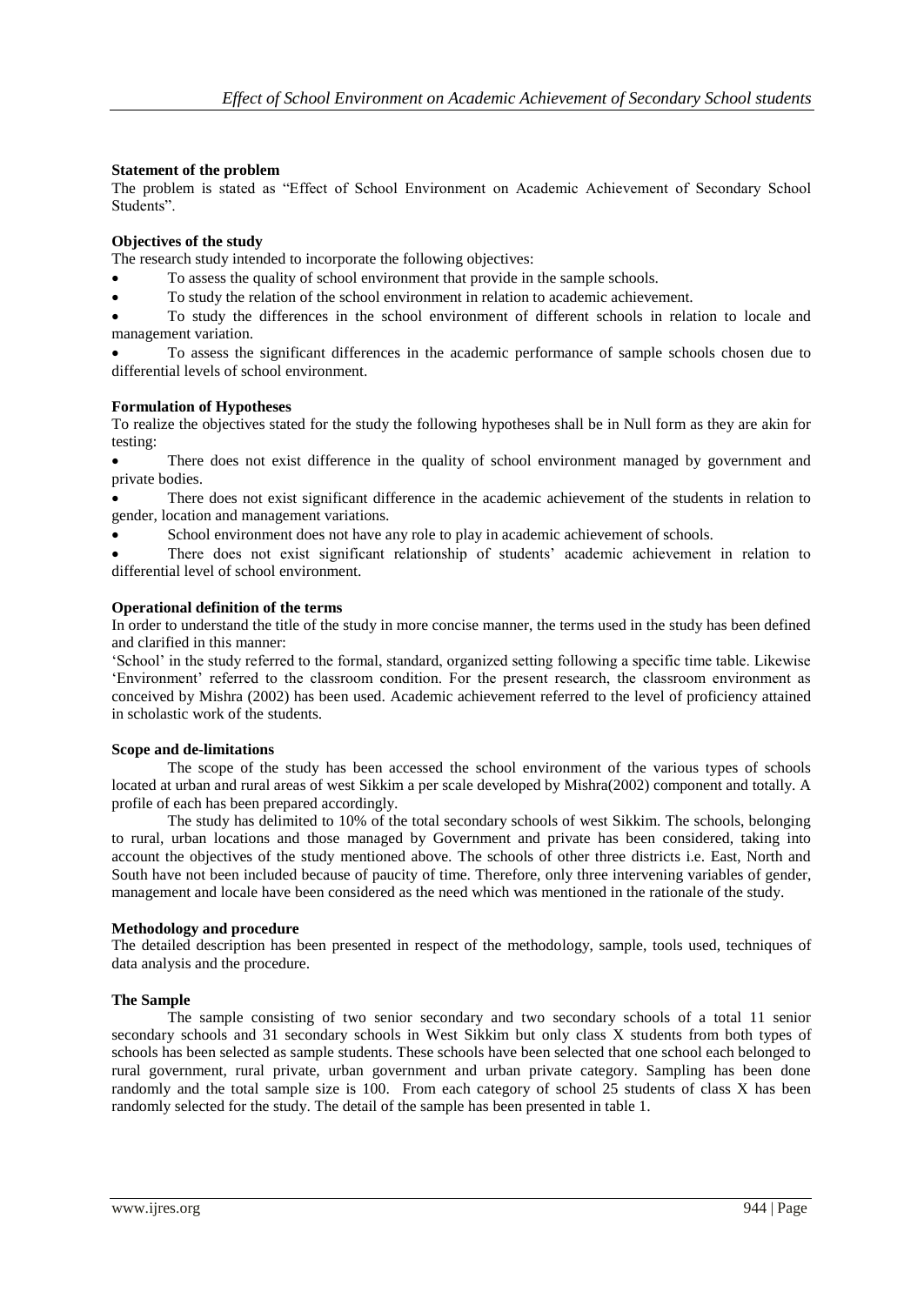| Schools            | Locality | Management | Sample size |       |     |  | Total<br>(Boys $&$ Girls) |  |  |
|--------------------|----------|------------|-------------|-------|-----|--|---------------------------|--|--|
|                    |          |            | <b>Boys</b> | Girls |     |  |                           |  |  |
| Soreng SSS         | Urban    | Government | 08          |       | 25  |  |                           |  |  |
| Donbosco SSS       | Rural    | Private    |             |       | 25  |  |                           |  |  |
| Himalayan Academy  | Urban    | Private    |             |       | 25  |  |                           |  |  |
| Dodak SS           | Rural    | Government |             | 14    | 25  |  |                           |  |  |
| Total Boys & Girls |          |            | 45          | 55    | 100 |  |                           |  |  |

**Table 1.** School wise details of the sample:



# *Fig.1. school wise sample of the boys and girls*

# **Tools used for the study**

In order to assess the school environment of the concerned schools, the School Environment Inventory (SEI) of Mishra (2002) was used. The detailed description of the inventory is mentioned below:

### **Description of the school environment inventory (SEI) of Mishra (2002)**

SEI contains 70 items related to the six dimensions of school environment for example, concepts intuitively judged relevant to the social psychology of the classroom. The six dimensions are:

(a) Creative Stimulation (CRS), (b) Cognitive Encouragement (CEO), Acceptance (ACC), (d) Permissiveness (PER), Rejection (REJ), and (f) Control (CON). Twenty items belong to the CRS while each of the remaining five dimensions has ten items belonging to it. Item occurs in the study as mentioned are: Always, Often, Sometimes, Rarely and Never respectively. Operational definitions of these dimensions are as under:

1. Cognitive Encouragement: it implies "Teachers" behaviour to stimulate cognitive development of student by encouraging his actions or behaviors.

2. Permissiveness: it indicates a school climate in which students are provided opportunities to express their views freely and act according to their desires with no interruption from teachers.

3. Acceptance: it implies a measure of teacher"s unconditional love, recognizing that students have the right to express feelings to uniqueness and to be autonomous individuals. Teachers accept the feelings of students in non-threatening manner.

4. Rejection: it refers to a school climate in which teacher do not accord recognition of students rights to deviate, act freely and to be autonomous persons.

5. Control: It indicates that autocratic atmosphere of the school in which several restrictions are imposed on students to discipline them.

# **Reliability of SEI**

The SEI was administered for various dimensions for the school environment is as under in table 2.

**Table 2.** Split half reliability Co-efficient (For six scales of SEI)

|          | Scale dimensions            | Reliability Co-efficient |
|----------|-----------------------------|--------------------------|
| . .      | <b>Creative Stimulation</b> | 919                      |
| <u>.</u> | Cognitive encouragement     | 797                      |
| ◡        | Acceptance                  | ت⊿0.                     |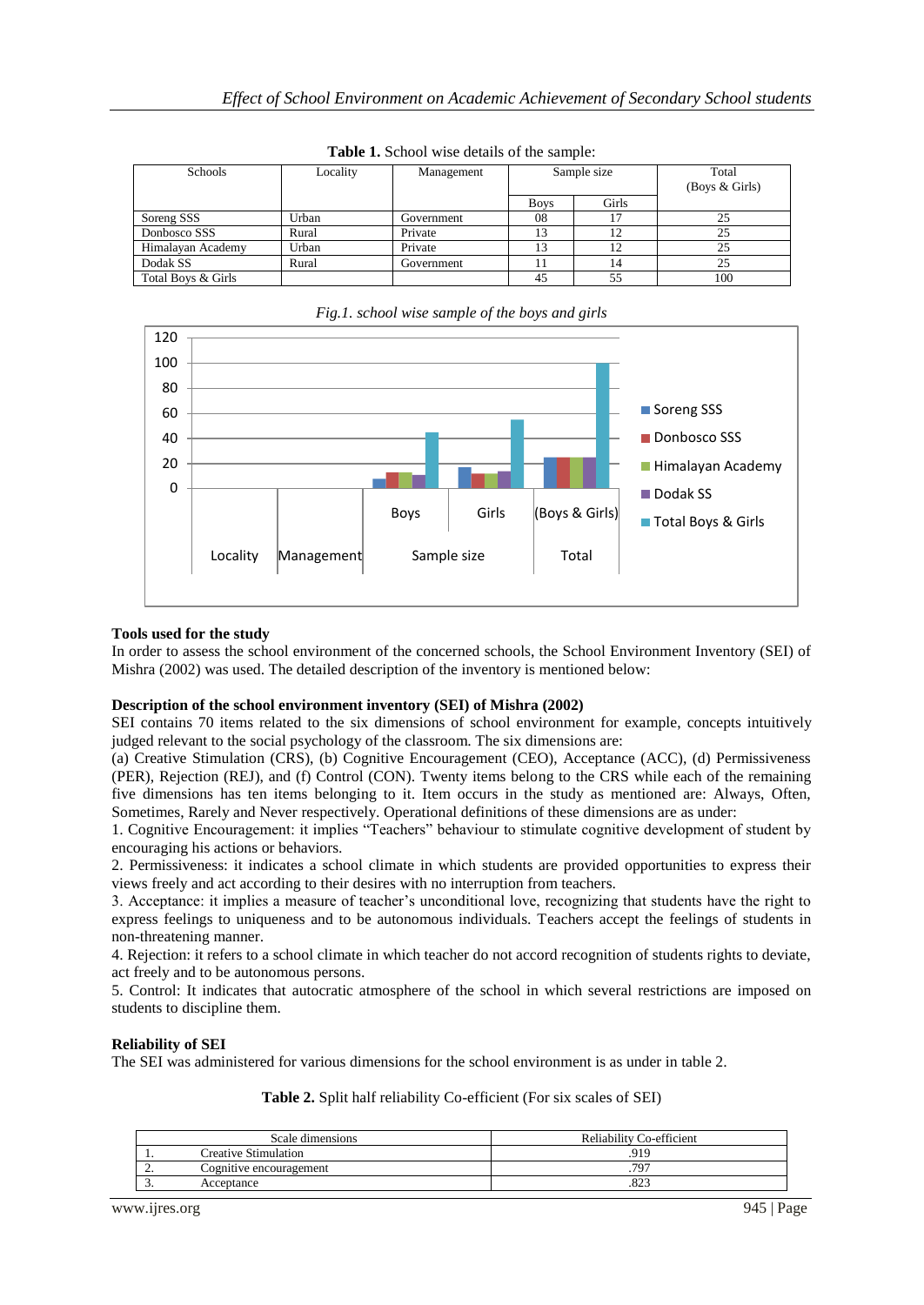| . .      | ∽<br>Permissiveness       | $\sim$<br>.v. J |
|----------|---------------------------|-----------------|
| <u>.</u> | $\mathbf{r}$<br>Rejection | 70<br>.701      |
| v.       | `ontrol                   | 76<br>104       |

### **Validity of SEI**

School Environment Inventory has been found to possess content validity as measured with the help of views expressed by judges. Because of lack of an appropriate external criterion criterion-related validity could not be established.

#### **Techniques of Data Analysis**

Having made the choice of the casual comparative method of research for reasons mentioned, the investigator proceeded to select the research techniques for the study. For data analysis both descriptive and inferential analysis were made. Descriptive analysis of the data included assessment of school climates and academic achievement of schools whereas inferential analysis was made to determine the locale, management wise differences in the school climates, gender wise differences in perception of school climate and relationship study was made to establish cause and effect relationship between differential levels of school environment and their effects on academic achievement too. A sub-sample wise descriptive measure of scores on SEI here as under is in table3 and 4.

| Variations | Sub-Sample  | N  | Mean   | SD    |
|------------|-------------|----|--------|-------|
| Gender     | <b>Boys</b> | 49 | 179.81 | 16.16 |
|            | Girls       |    | 183.72 | 19.25 |
| Management | Government  | 50 | 180.70 | 10.95 |
|            | Private     | 50 | 182.90 | 17.66 |
| Locale     | Rural       | 50 | 178.90 | 14.28 |
|            | Urban       | 50 | 184.70 | 20.73 |

**Table 3**: Sub Sample wise descriptive measures of scores on SEI

On perusal of the above table it is quite clear that sub-sample wise girls compare to boys perceive better school environment and the same observed in case of students of privately managed and urban areas. The above table showed the perception of student towards school environment. The school environment of the urban areas and private schools are better than the rural areas and of government schools. The perception of students towards school environment presented through graphical representation also.



**Fig. 2** .Sub-Sample wise mean values of SEI

**Table 4**: Sub-sample wise and total wise descriptive measures on academic achievement

| Variations | Sub-Sample  |    | Mean  | SD                    |
|------------|-------------|----|-------|-----------------------|
| Gender     | <b>Boys</b> | 50 | 56.89 | 17.33                 |
|            | Girls       | 50 | 54.65 | 12.07                 |
| Management | Government  | 48 | 47.40 |                       |
|            | Private     |    | 63.42 | 18.70                 |
| Locale     | Rural       |    | 57.54 | $\overline{ }$<br>.78 |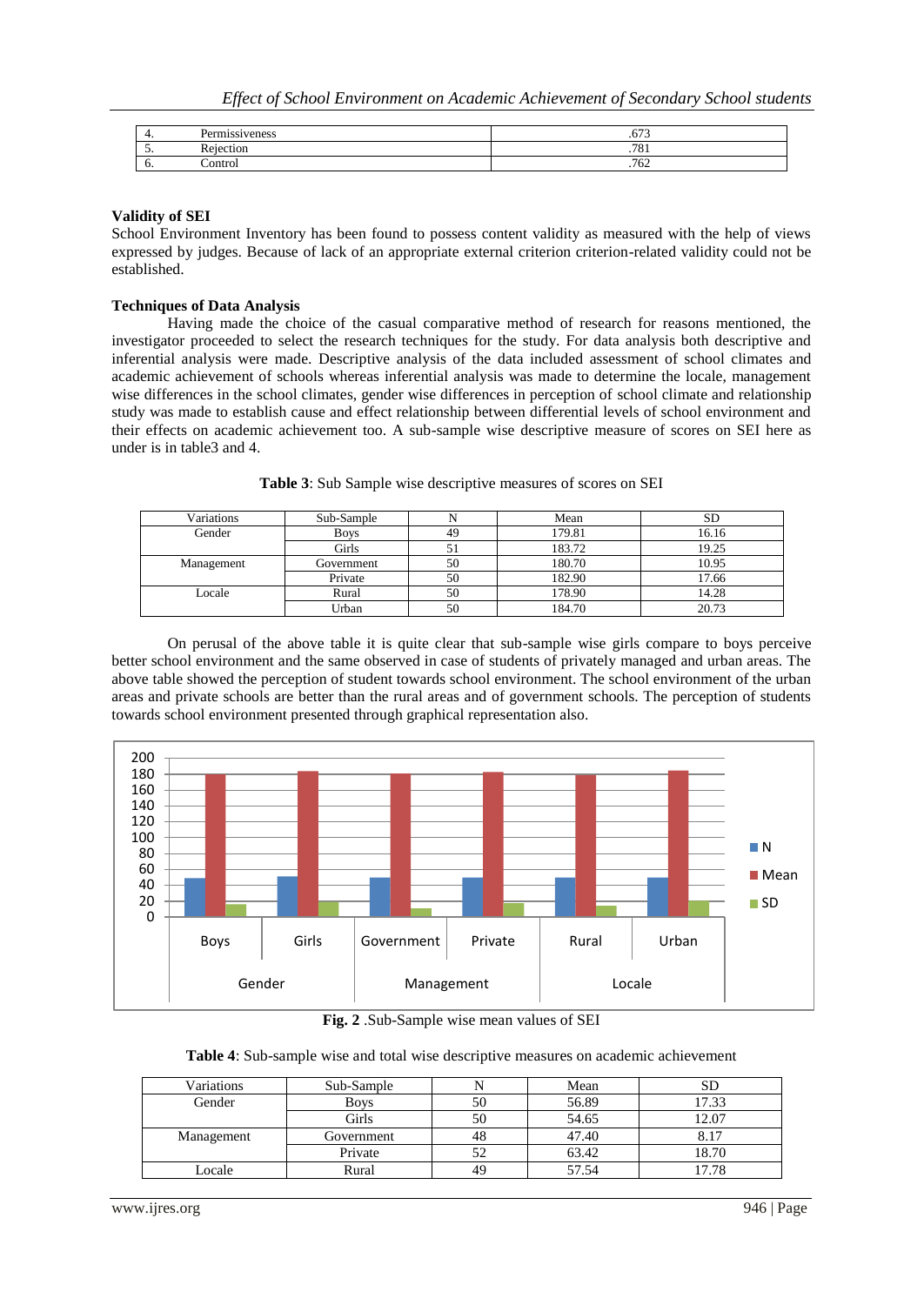|                      | rban |     | $\sim$         | -<br>- - - -             |
|----------------------|------|-----|----------------|--------------------------|
| $\mathbf{r}$<br>otal |      | 100 | $ -$<br>$\sim$ | $\overline{\phantom{a}}$ |

From the above table it reveals that boys of private school students and rural students performed better in the academic field. The following figure shows their placement with regard to academic achievement.



**Fig.3**. Mean scores on academic achievement of the total sample

### **Descriptive measures of SEI components of the total schools**

The descriptive measures have been calculated to realize the nature of distribution and mean scores on SEI is in table 5. As under:

| <b>Table 5:</b> Component wise descriptive measures of score on SEI of the total sample and Sub-sample |  |  |  |
|--------------------------------------------------------------------------------------------------------|--|--|--|
|--------------------------------------------------------------------------------------------------------|--|--|--|

| Parameters | $\overline{\phantom{a}}$               | Ð                     |                  |       | $\mathbf{r}$<br>. .                    |                                  |  |
|------------|----------------------------------------|-----------------------|------------------|-------|----------------------------------------|----------------------------------|--|
| Mean       | $\sim$<br>$\sim$ $\lambda$<br>4.46     | 22.52<br><i>ت ت ت</i> | 20<br>-<br>29.10 | 22.02 | $\overline{\phantom{a}}$<br>-4<br>14.3 | $\sim$<br>$\overline{A}$<br>21.4 |  |
| CD<br>עט   | $\sim$<br>$\overline{\phantom{0}}$<br> | 4.01                  | $\sim$<br>4.JJ   | 3.96  | -<br>$\sqrt{2}$<br>0.11                | 3.89                             |  |

The above table showed that the mean of A (Creative Stimulation) is the highest followed by B (Cognitive encouragement), C (Permissiveness) F (Control) D (Acceptance) and E (Rejection) respectively.



**Fig.4**. Component wise mean scores on SEI

### **Management wise differences in the school environment of schools**

Amaranth (1980) conducted a comparative study in school environment and found non-significant differences in schools under Government and Private management studies of Pandey (1981), Sahoo (1997), Samal (1986) found significant differences in these two types of schools. Hence, in the present study, attempts were made by the investigator to find out significant differences in the learning environment of these schools. As such, the Null hypotheses that "there does not exist significant differences in school environment of schools in the relation to management variation was formulated. For this the 't' ratio calculated were presented in table 6.

**Table 6**: Summary of t' ratios showing management wise differences in school environment

|            | .          |    |           |                     |      |             |         |
|------------|------------|----|-----------|---------------------|------|-------------|---------|
| Components | Management |    | <b>NI</b> | $\sim$ $-$<br>بالان | SED  |             | Remarks |
| . .        | Government | οU | 56.62     | ∪.J⊥                | 1.49 | $v_{\cdot}$ | NS      |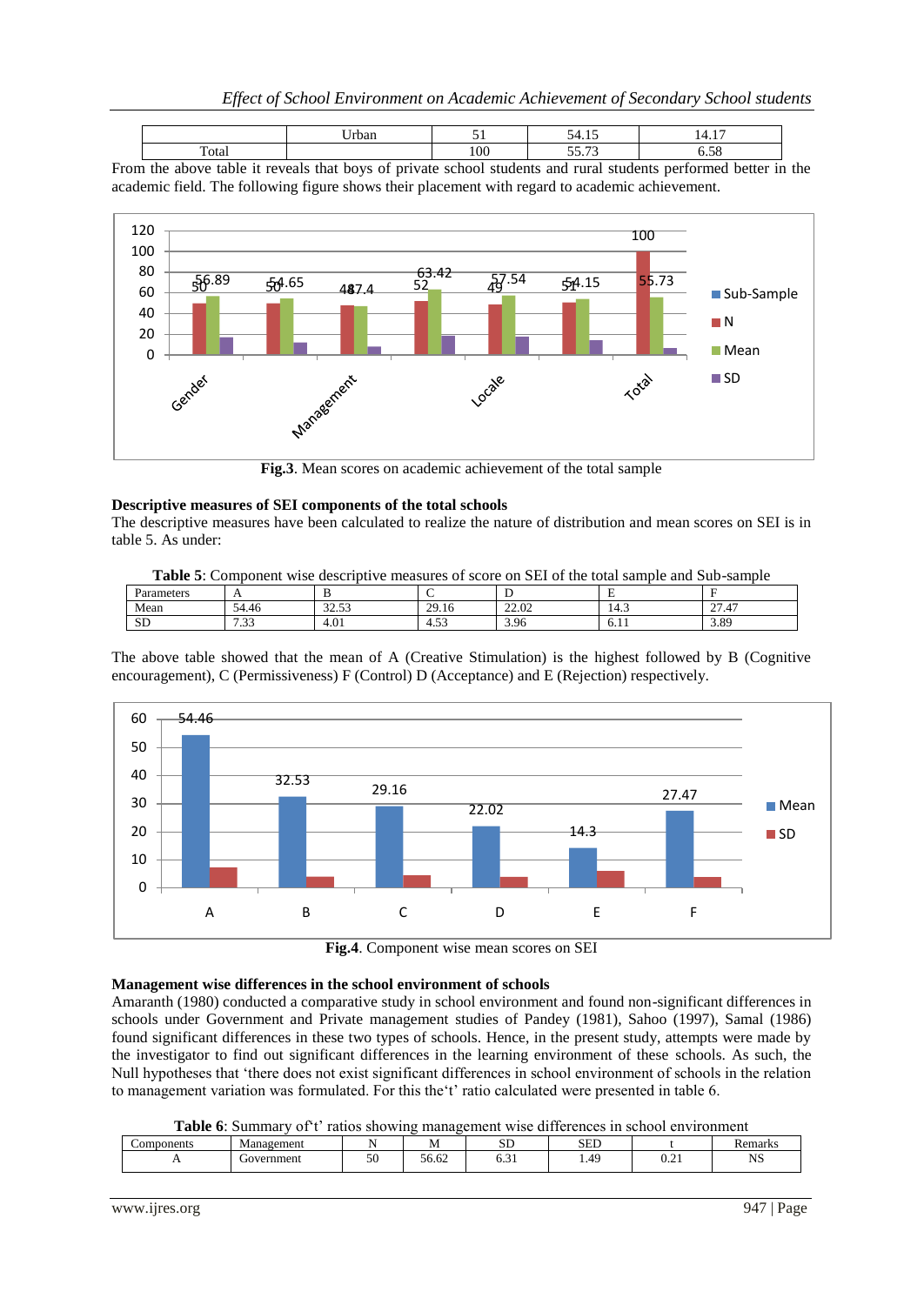|  | Effect of School Environment on Academic Achievement of Secondary School students |  |  |
|--|-----------------------------------------------------------------------------------|--|--|
|  |                                                                                   |  |  |
|  |                                                                                   |  |  |
|  |                                                                                   |  |  |

|              | Private    | 50 | 56.30 | 8.28 |      |      |           |
|--------------|------------|----|-------|------|------|------|-----------|
| B            | Government | 50 | 32.16 | 4.19 | 1.00 | 0.28 | <b>NS</b> |
|              | Private    | 50 | 31.88 | 4.88 |      |      |           |
| $\mathsf{C}$ | Government | 50 | 29.38 | 4.31 | 0.90 | 0.49 | <b>NS</b> |
|              | Private    | 50 | 28.94 | 4.77 |      |      |           |
| D            | Government | 50 | 21.58 | 4.23 | 0.97 | 2.52 | <b>NS</b> |
|              | Private    | 50 | 24.02 | 5.38 |      |      |           |
| E            | Government | 50 | 14.54 | 5.06 | 2.32 | 0.21 | <b>NS</b> |
|              | Private    | 50 | 14.06 | 6.49 |      |      |           |
| $\mathbf F$  | Government | 50 | 27.12 | 4.03 | 3.79 | 0.18 | <b>NS</b> |
|              | Private    | 50 | 27.82 | 3.75 |      |      |           |

On perusal of the table above, non significant result in all the components except component A was obtained. Therefore, the Null hypotheses could not be rejected. This meant that there does not exist nay significant differences in school environment in relation to management variation.

There does not exist significant differences in the academic achievement of the schools in relation to gender, locale and management variation. The 't' ratios was calculated and the result presented in table 7.

| Table 7: Summary of 't' ratios on Academic Achievement due to gender, locale & management variations |  |  |  |
|------------------------------------------------------------------------------------------------------|--|--|--|
|------------------------------------------------------------------------------------------------------|--|--|--|

| Variations | 't' ratios | Remarks |
|------------|------------|---------|
| Gender     | 34.18      | ້       |
| Locale     | 9.98       |         |
| Management | ┱.⊥∠       |         |

The above table revealed that the academic performance in schools of different variations like gender and locale did not show differences in them. the 't' ratio calculated in respect of schools under management variation was highly significant and the private schools showing high superiority over the government schools. The result was in conformity with the learning environment. Therefore, the investigator was inclined to conclude the result as per expectations.

The school environment Inventory of Mishra (2002) was administered to study the learning environments of these schools. Their academic achievement scores were considered for relationship. The result is presented in table 8.

| Groups           | Relationship<br>between school environment<br>and    |    |  |
|------------------|------------------------------------------------------|----|--|
|                  | academic achievement. Product moment correlation (r  |    |  |
|                  |                                                      |    |  |
|                  | T 0.05 for df $48=2.01$<br>t 0.01 for df $48 = 2.68$ |    |  |
| Government urban | 0.29                                                 | NS |  |
| Private urban    | 0.98                                                 | NS |  |
| Government rural | 0.49                                                 | NS |  |
| Private rural    | 0.27                                                 | NS |  |

**Table 8:** Relationship study between School Environment and Academic Achievement

The above table result revealed that it was evident that none of the correlation coefficient was significant. In some cases, the negative relationship also existed. This was due to the fact that the inter correlation matrix presented in the manual indicated negative relationship of components rejection with creative stimulation, cognitive encouragement and acceptance. Rejection referred to a school environment in which teachers did not accord recognition to students" rights to deviate, act freely and be autonomous persons. Hence, the negative relationship obtained would be usual. Keeping this in view, the investigator desired to conclude that there existed positive relationship between the learning environments of the schools and academic achievement.

# **Major findings of the study**

1. There does not exist significant difference in the school environment in relation to locale variation.

2. There does not exist any significant difference in school environment in relation to management variation.